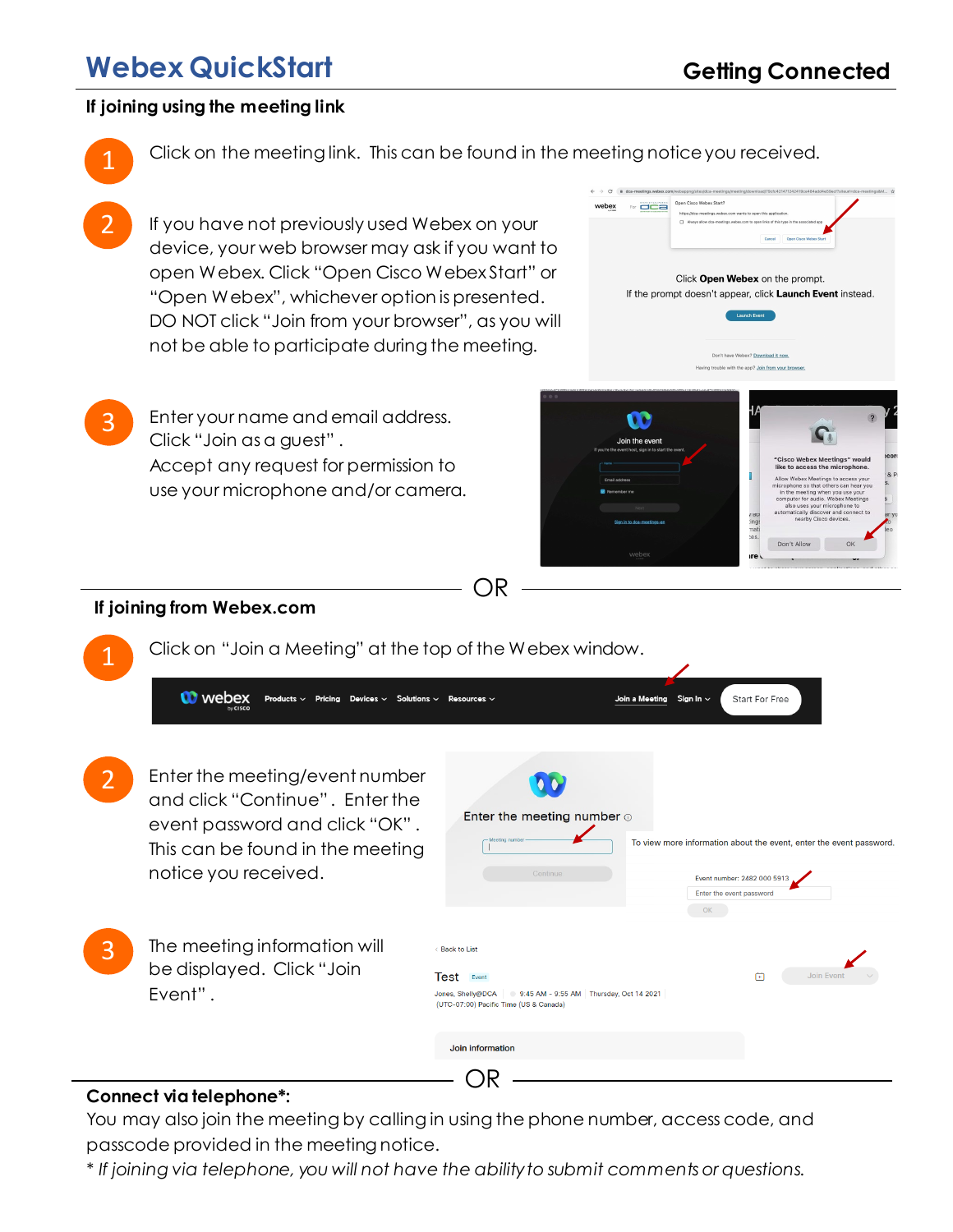# **Webex QuickStart Audio**

### **Microphone**

Microphone control (mute/unmute button) is located on the command row.



Ø Unmute v

Green microphone = Unmuted: People in the meeting can hear you.

 $\delta$  Unmute  $\sim$ 

 $\boxtimes$  Start video  $\sim$ 

Red microphone = Muted: No one in the meeting can hear you.

*Note: Only panelists can mute/unmute their own microphones. Attendees will remain muted unless the moderator enables their microphone at which time the attendee will be provided the ability to unmute their microphone by clicking on "Unmute Me".*

## **If you cannot hear or be heard**

Click on the bottom facing arrow located on the Mute/Unmute button.

- From the pop-up window, select a different:
	- Microphone option if participants can't hear you.
	- Speaker option if you can't hear participants.

# **If your microphone volume is too low or too high**

- Locate the command row click on the bottom facing arrow located on the Mute/Unmute button.
- 

From the pop-up window:

- Click on "Settings...":
- Drag the "Input Volume" located under microphone settings to adjust your volume.

### **Audio Connectivity Issues**

If you are connected by computer or tablet and you have audio issues or no microphone/speakers, you can link your phone through Webex. Your phone will then become your audio source during the meeting.



Select the "Call In" option and following the directions.





<sup>1</sup>] Share

|     | <b>SPEAKER</b>                                      |
|-----|-----------------------------------------------------|
|     | Use system setting (Realtek(R) Audio)               |
|     | $\checkmark$ Speakers/Headphones (Realtek(R) Audio) |
| U   | Microphone                                          |
|     | $\vee$ Use system setting (Realtek(R) Audio)        |
|     | Microphone Array (Realtek(R) Audio)                 |
| 49. | Settinas                                            |